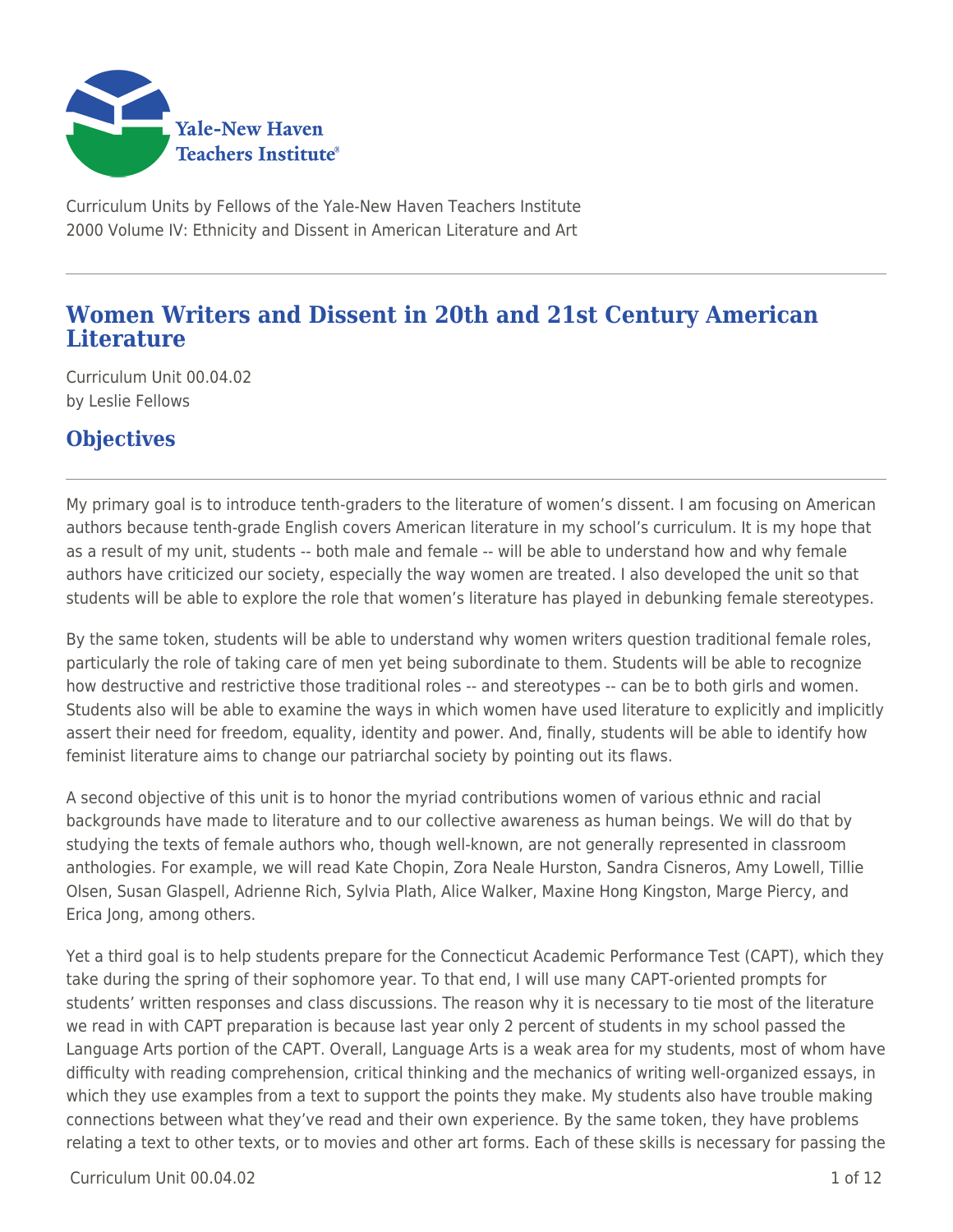### CAPT.

My students' strengths lie in the fact that most possess a high level of creativity. In addition, many are very sociable and/or kinetic, which can be a liability but also an asset if used in meaningful classroom activities. For example, I have found that my students like to take parts and read plays aloud, an activity that is a good way to channel their energy and creative impulses. As a result, I have designed lesson plans that include cooperative learning and creative projects, such as having students dramatically read the play, "Trifles," by Susan Glaspell. Other creative activities involve having students write their own dramas, poems or personal essays about issues in the literature we read. I have also planned a visual arts project in which students can use a choice of media to portray one of the themes we discuss, such as freedom, self-expression and the struggle to find one's identity.

All of the lessons, though, do not contain creative elements, since I must also address students' need to improve their analytical and expository writing skills -- not only so they can pass the CAPT, but also because these skills are essential for academic success at higher levels. As a result, a good portion of our lessons will use the literature we read as a springboard to exploring each of the four CAPT Language Arts dimensions: initial understanding, interpretation, connection, and taking a critical stance.

This unit comprises a selection of poems, short stories, plays and chapters of novels. I did not, however, choose just any texts written by women writers. That's because not every female author deals with themes of dissent or protest, just as not every African-American author writes about slavery or racism. Therefore, in the spirit of the Yale seminar that inspired this unit, the only texts I have chosen are ones that carry powerful messages of dissent. They are also texts that I consider to be great literature and would therefore use for units with other focuses.

I also have chosen literature that is easy to understand on a literal level. I have done so because my students tend to have problems with comprehension and also because many of them are used to the genre of adolescent literature, if they read at all. I want to expose them to good literature, but I feel I must do so in a non-threatening and gradual manner, or I will run the risk of losing their interest. I base this assumption on my experience in the classroom, where I have found that it is difficult for my students to maintain interest in literature they don't immediately grasp. What's more, without first securing students' basic understanding of what a text is about, there is little hope of going beyond its surface meaning and using the higher-order thinking skills required to pass the CAPT. Basic comprehension also is a precursor to unearthing the often subtle themes we will encounter -- the dual messages and hidden meanings.

I realize, however, that the very accessibility of the texts I have chosen may cause problems. That's because many students at first see only the surface meaning and not the deeper themes. These students will comment that they find a text to be "corny," or they will complain that I am insulting their intelligence and good taste. However, if a book is at all complicated, then students will often complain that they can't understand it, and some will give up trying to. That is why in developing this unit I was very careful to pick literature I think I can "sell" to students -- works that have simple texts and intriguing subtexts.

For example, one of the works I've chosen, Adrienne Rich's poem, "Aunt Jennifer's Tigers," seems deceptively easy to understand. It is rhymed and has a regular meter, and on the surface seems to be a quaint poem about an old lady who does needlepoint. However, "Aunt Jennifer," is laden with subtextual messages about the domination and abuse of women. The poem also asserts the hope that a woman's creativity can help her transcend her circumstances. This poem is typical of the literature I have chosen because it is easy to comprehend on a superficial level, while giving much material for teacher and students to mine for deeper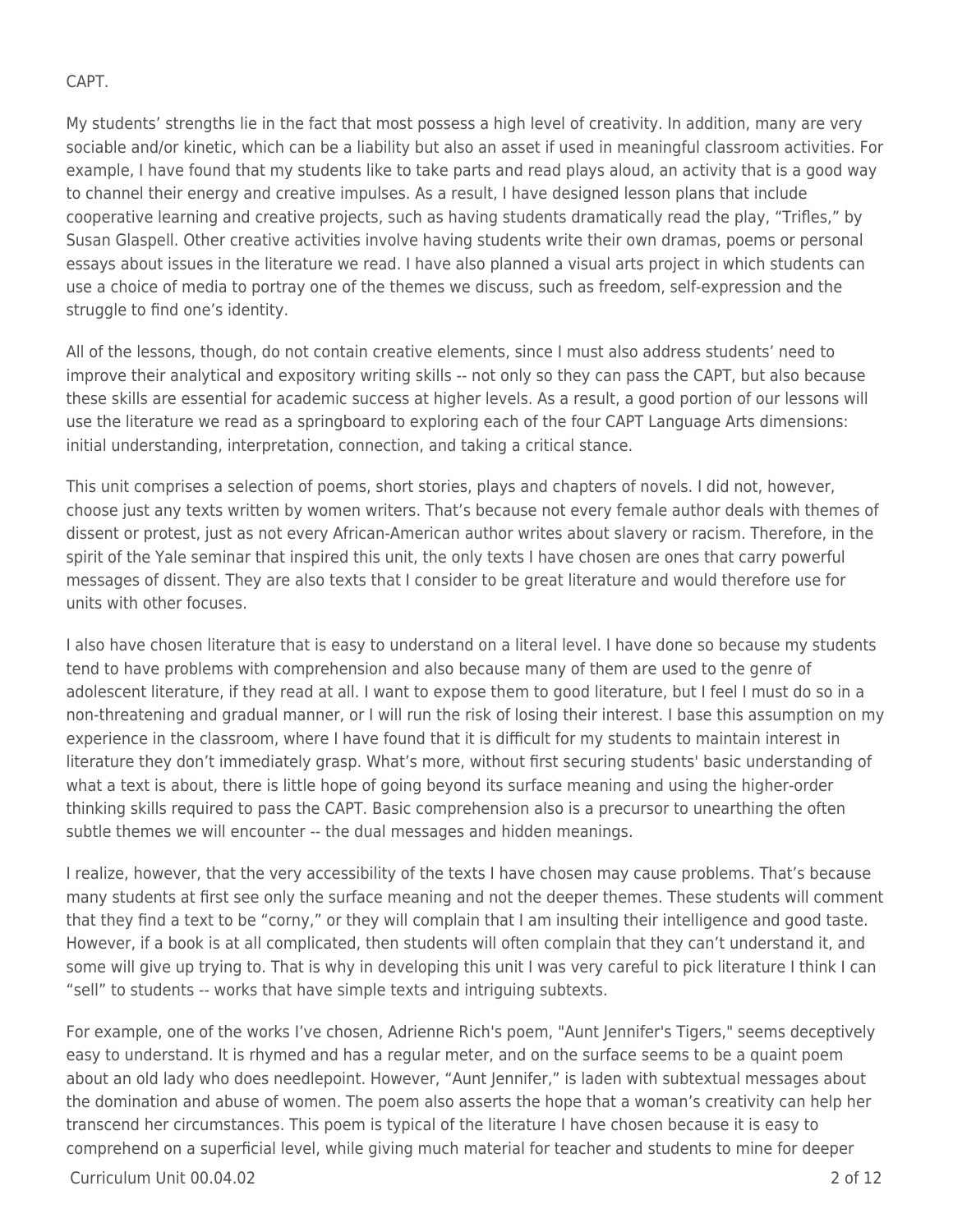meaning.

This unit is flexible. It can be taught to students other than tenth-graders. It is actually possible that older students might get more out of it. The unit also can be connected with other units and/or disciplines. For example, it can be used in any English class in which American literature is covered, but it also can be used in a history or social studies class in which the idea of dissent figures prominently. It can be taught by itself or as part of a larger unit in which similar issues are discussed.

For instance, this unit would combine well with one on dissent in African-American literature, since both would touch on the quest for freedom, identity and self-expression. At the risk of sounding radical, I believe that some significant connections can be made between women's issues and those of slaves, immigrants, or any other group of disenfranchised people who are searching for an identity, a voice, or a way to protest.

## **Background**

For years, the literary canons taught in most high schools were the exclusive province of dead (and sometimes live) white men. I went to high school in the 1960s, and I read about male protagonists who did "masculine" things. They went to war (Hemingway), found a giant pearl (Steinbeck), flew airplanes (St. Exupery), and killed an old pawnbroker woman to prove that there is no God (Doestoyevsky), to give just a few examples. I remember that along the way these authors did a considerable amount of philosophizing. It was fascinating, but it was all from a male perspective.

The effect this immersion in male literature had on my still-budding consciousness was powerful, though at the time I did not fully understand the extent of it. First, I got the message that it was a man's world. Second, I bought into the values of that world. Finally, my sense of myself as a creative person with something to say was not validated. My impression was that men had adventures and wrote about them, while women stayed home and performed boring, domestic tasks that were unworthy of being written about. I didn't consider every-day life as being sacred, let alone worthy of being documented. It wasn't until I got to college that I became aware of how female writers and artists often bring the domestic and feminine into the domain of writing and art. Reading Virginia Woolf was a revelation. I am sorry that in restricting my unit to American writers that I am not able to include her work

Fortunately, today we read and teach a more democratic sampling of literature in high school, including that of female authors. We study works by writers of virtually every ethnic group, race and sex. Maya Angelou and Richard Wright are likely to be on the same curriculum as Emerson and Thoreau. As a result of being exposed to this diversity, our students' lives are enriched and their identities affirmed. Perhaps more important, students are now presented with more points of view, which greatly broadens their perspective.

But, despite the advent of multiculturalism and gender diversity in today's high school English curricula, there is still a great need for adolescent girls (and boys) to be exposed to more texts that deal with female-related issues. Anorexia, bulimia, self-mutilation, drug addiction, and other disorders are becoming an epidemic among young women, who feel pressured to conform. What's more, at my school I have witnessed far too many verbal and physical altercations between girls, which were caused by competition over boys. Blood has literally been shed in our hallways over such issues. This leads me to think that as women -- and as a society - - we really haven't come such a long way.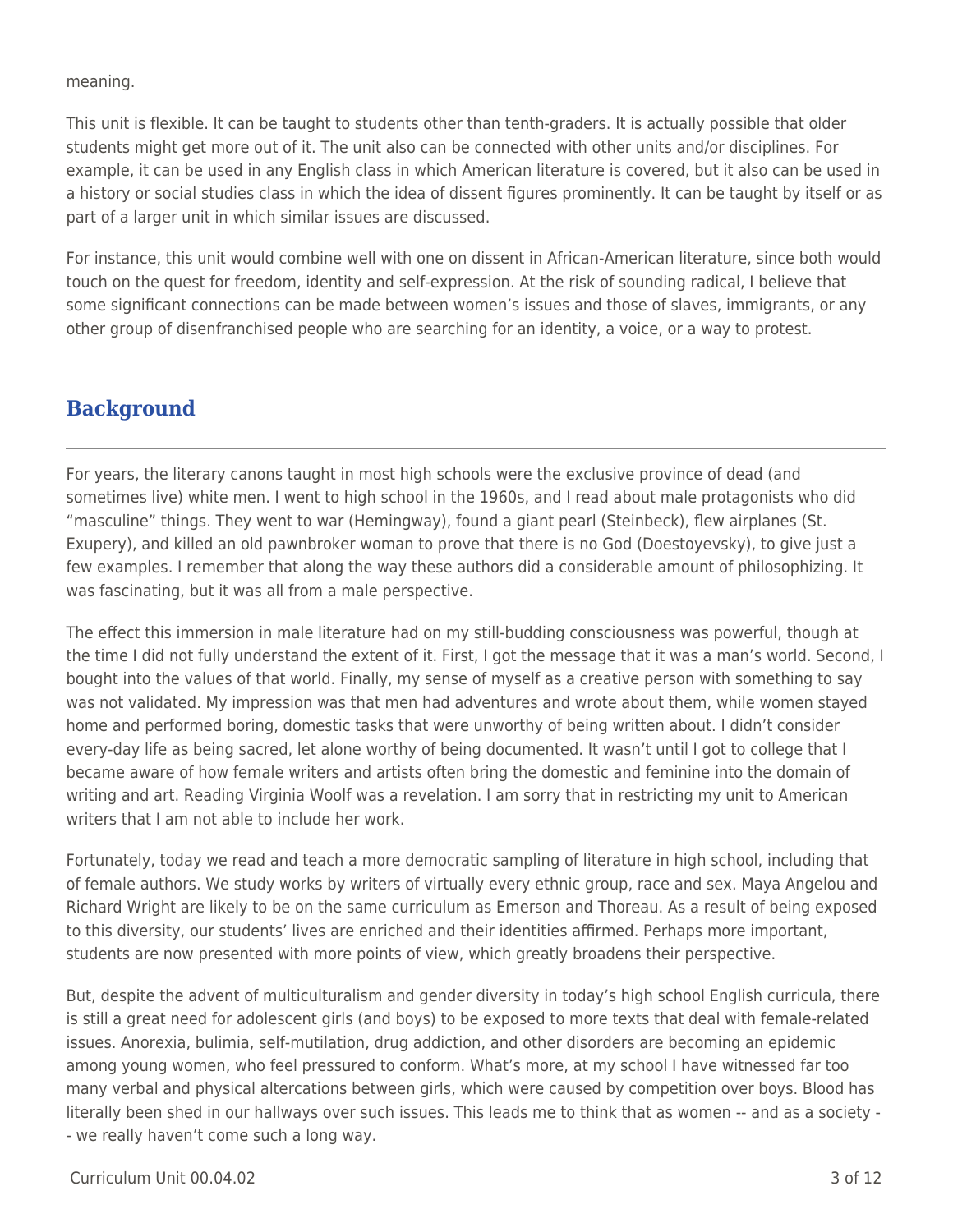In Reviving Ophelia, Mary Pipher discusses the fact that our society is "girl poisoning" because of the implicitly and explicitly sexist messages of today's movies, television shows, music and advertising. I believe it is my obligation as an educator to point out these toxic messages to both boys and girls. I also want to counteract some of the negative cultural messages Pipher writes about by presenting alternative points of view. The literature I have chosen does both. Even if some girls -- and boys -- don't connect with the ideas presented in the texts we read, they will be exposed to information they may relate to at another point in their lives. And, it is important to remember that students are being introduced to great literature.

The demographics of the magnet arts high school where I teach make a unit on women's literature highly appropriate. For the past eight years, the school's enrollment has been made up of approximately 75 percent girls. (This year, the percentage of girls is 74.8.) The students are chosen by lottery, so there is no sex bias in the selection process. That leads me to surmise that more girls than boys are attracted to an arts-centered educational environment. The multicultural aspect of the literature I am using is also fitting for my school, whose students come not only from the city of New Haven but also from some 15 surrounding suburbs. The school is unique in New Haven because its student body is quite ethnically and racially diverse (55 percent African-American; 28 percent Caucasian; 16 percent Latino; and 1 percent other). These broad categories, of course, include ethnic groups too numerous to list. I have taught youngsters who are Chicano, Puerto Rican, Dominican, West Indian, Japanese-American, Jewish, and Muslim, to name just a few groups represented.

Even though girls make up the majority of my school's student body, I nevertheless need to address the argument that a unit on women's literature will leave out the boys. My answer to this concern is that both girls and boys will relate to the literature we read because it deals with the quest for identity, independence and self-expression. These are issues that are important to both male and female adolescents because of the unique stage they are going through in their social and emotional development. Moreover, both boys and girls should be able to relate to the universal themes (and aspects of human nature) found in the texts we read. These themes include guilt, anger, revenge, frustration, and regret. Finally, the most compelling argument for a unit on women's literature is that the boys who are sitting alongside the girls in English class are the girls' friends, brothers, cousins and future husbands. What affects the girls will indirectly affect them, too. Therefore, the boys should be aware of the issues and potential problems their female counterparts may face.

## **Strategies**

The first simple, yet important, step is to define the significant, recurring terms of "feminism" and "dissent." For the purpose of this unit, I am defining "feminism" as the empowerment of women. Unfortunately, the word "feminism," is widely misunderstood and has bad connotations. However, the concept must enter into our dialogue in class because feminism directly correlates with the idea of dissent. Without the need for empowerment, there would be no need for women's literature of dissent.

To define "dissent," I looked to Webster's Collegiate Dictionary, 10th edition, for inspiration. The dictionary defines "dissent," when used as a noun, to mean a difference of opinion. When used as a verb, the word means "to withhold assent," or "to differ in opinion." "Dissent" is close in meaning to the word, "protest." However, I consider "protest" to be the stronger of the two words.

In the literature I have chosen, the female authors express dissent -- and protest -- in a variety of ways. They make their points directly and indirectly, in double meanings, and sometimes with irony and even humor. For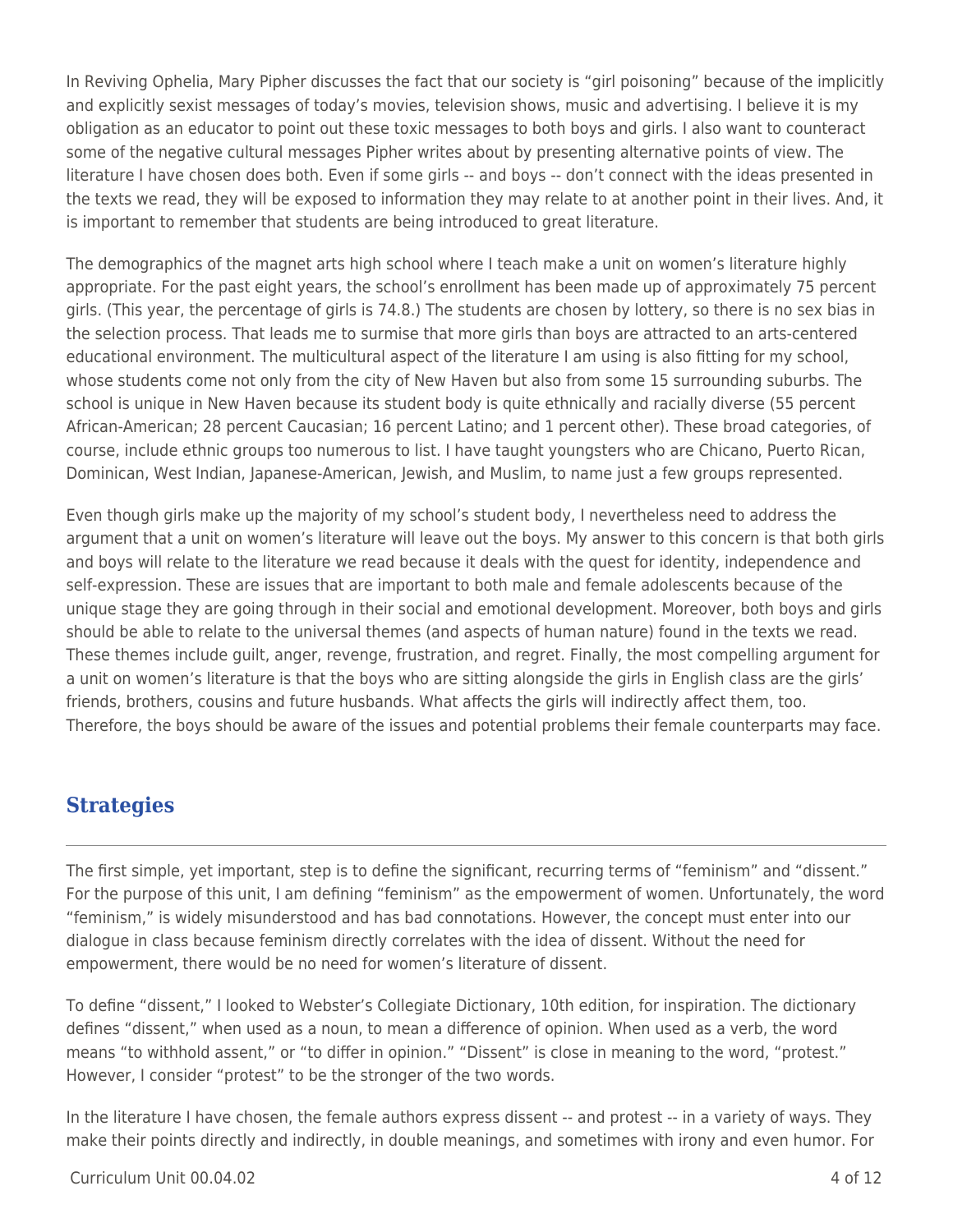example, in some works, such as Alice Walker's poem, "Expect Nothing," dissent is expressed as anger and disappointment. Walker ironically exhorts her readers to "wish for nothing larger than your own small heart," and to "tame wild disappointment."

It is not enough, though, to merely define feminism and dissent. Students need to be exposed to background information on the women's movement and its evolution over the past century and a half. Unlike many of us baby boomers, today's teenagers were not alive to witness the second wave of feminism in the 1960s and 1970s, during which women fought for economic and reproductive rights. Many contemporary teenagers know nothing of the struggle women waged to earn the rights they now have, including the ability to vote. (When I mention in class that women had previously been barred from voting, students look at me incredulously.) So, I will incorporate historical elements into my unit by interspersing readings on women's history, from the suffrage movement in the mid-1800s through the second and third waves of feminism. We will explore topics such as how and when the women's movement started, who were its leaders and who made up its rank and file. We also will look at the movement's philosophies, goals and tactics, as well as the role the movement played in shaping American culture and society.

The primary texts from which I will extract readings and information include History of Women in the United States by Nancy F. Cott, The Women's Liberation Movement in America by Kathleen C. Berkeley, and The Body Project, An Intimate History of American Girls by Joan Jacobs Brumberg. These books will give us insights into how women were viewed in the past, which will help us understand many of the works we will read. For example, during the Victorian era, when one of our texts, "The Yellow Wallpaper," was published, "respectable" women were considered to be angels of domesticity. Knowing this is essential to interpreting the meaning of the story. Another benefit of adding an historical component to my unit is that my students take a U.S. history class at the same time they take my class. Knowing more about women's history should give students an added perspective on U.S. history, and visa versa.

Kathleen Berkeley's book is particularly helpful because it contains a timeline of the major events of the women's movement -- from the first Woman's Rights Convention in 1848, to the passing of the Nineteenth Amendment in 1920 (voting rights), to the first National Women's Liberation Conference in 1968, to the Supreme Court Decision on Roe v. Wade in 1973, which overturned anti-abortion statutes. Other events noted on the timeline are the formation of important women's organizations, including the National Association of Colored Women (1896), the National Organization for Women (1966), and the National Black Feminist Organization (1973).

All of the literature I have chosen for this unit could be categorized under the umbrella of "the literature of women's dissent," or "feminist literature." However, for the sake analysis, organization and clarity, I have grouped these writings according to more specific sub-themes. We will spend a considerable amount of time comparing and contrasting texts, both within and among these sub-categories. Again, these activities will help students prepare for the CAPT because they necessitate developing interpretations, making connections, and taking a critical stance.

I have identified three themes that this unit will address. They are:

- 1. Feeling trapped by traditional roles and society's expectations.
- 2. Anger, which is either projected outward or inward as self-hated.
- 3. The quest for identity, power and a voice.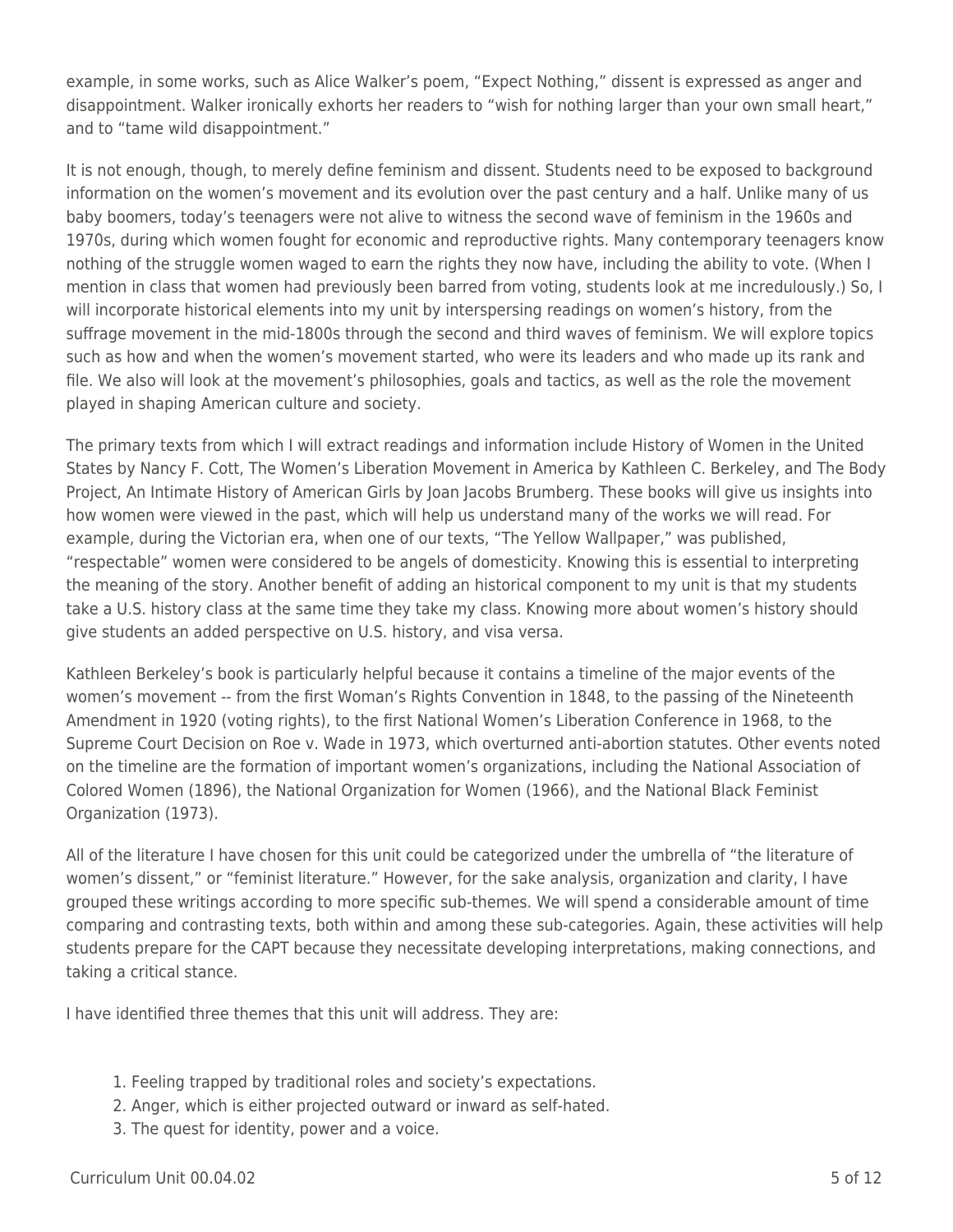Many of the texts could fit into more than one category, and students will have a chance at the end of the unit to make their own connections among the works of literature we read. But, for now, I will assign each piece of literature to a thematic subgroup for the sake of organization. To explain how I will deal with each theme, I have prepared the following examples, which do not include all of the literature we will study.

### **Feeling trapped**

"Free, free, free!" says Mrs. Mallard, over and over again, when she learns of her husband's death in Kate Chopin's, "The Story of an Hour," which was published in the early 1900s. An entire century has passed, but women's need for independence has not. Mrs. Mallard's situation is as relevant now as it was a hundred years ago. Today, it is still not uncommon for a woman to ask her husband for permission to buy something, even if the woman has her own job. Mrs. Mallard does not have a difficult relationship with her husband, who is portrayed as being kind. Yet her husband's death makes her realize that she felt restricted by her marriage, and she begins to look forward to "living for herself." To desire for independence is a theme that recurs in other works we will read during this portion of the unit. These works include "The Yellow Wallpaper," a short story by the early feminist, Charlotte Perkins Gilman.

In "The Yellow Wallpaper," the narrator is suffering from post-partum depression. This young wife gradually loses her sanity when her physician husband confines her to her bedroom to do nothing but rest. She is not allowed to write or take part in useful activities (a nurse is caring for her baby). With no outlet for her intelligence or creativity, she begins to focus on the wallpaper. She thinks she sees a woman trapped behind the paper and begins ripping at it to free the woman -- a brilliant metaphor for the plight of the narrator. This is an example of a story that can be looked at on at least two levels. There is the simple, firstperson account of the narrator, which chronicles the deterioration of her mental health. Then, there is the powerful, cautionary message about what can happen to a woman if all outlets for creativity and selfexpression are taken away from her.

Adrienne Rich's poem, "Aunt Jennifer's Tigers," which was mentioned earlier, deals with a similar theme of being trapped. Aunt Jennifer creates needlepoint pictures of tigers, while working under "the massive weight of Uncle's wedding band." This poem epitomizes how women are restricted by the patriarchal society in which they live, symbolized the heavy ring. Yet Rich, a more modern writer than Chopin and Gilman, presents a glimmer of hope. Aunt Jennifer's creations live on after her death. Her creativity has given her a kind of immortality.

### Anger, projected outward and inward

Anger is a salient theme in women's literature, and there is no dearth of texts that focus on it. One of my favorites is Zora Neale Hurston's "Black Death," in which a mother exacts revenge on her daughter's seducer. Hurston describes how the protagonist, Mrs. Boger, is transformed by her anger into a "female tiger cut by the chisel of shame." When Mrs. Boger is about to visit a voodoo doctor, Hurston writes that "All Africa awoke in her blood." She does not allow herself or her daughter, Docia, to remain a victim. She reaches back to her African-American heritage and derives power from it.

For this part of the unit, we'll read "Trifles," by Susan Glaspell, a one-act play in which one woman's revenge also plays a central role. In addition, the play is about two other women who withhold key police evidence from their husbands. The women are angry because their husbands have not taken them seriously and have teased them about "worrying over trifles." Ironically, the women have actually solved a murder by piecing together things their husbands consider to be insignificant -- the details of daily life. The play suggests that by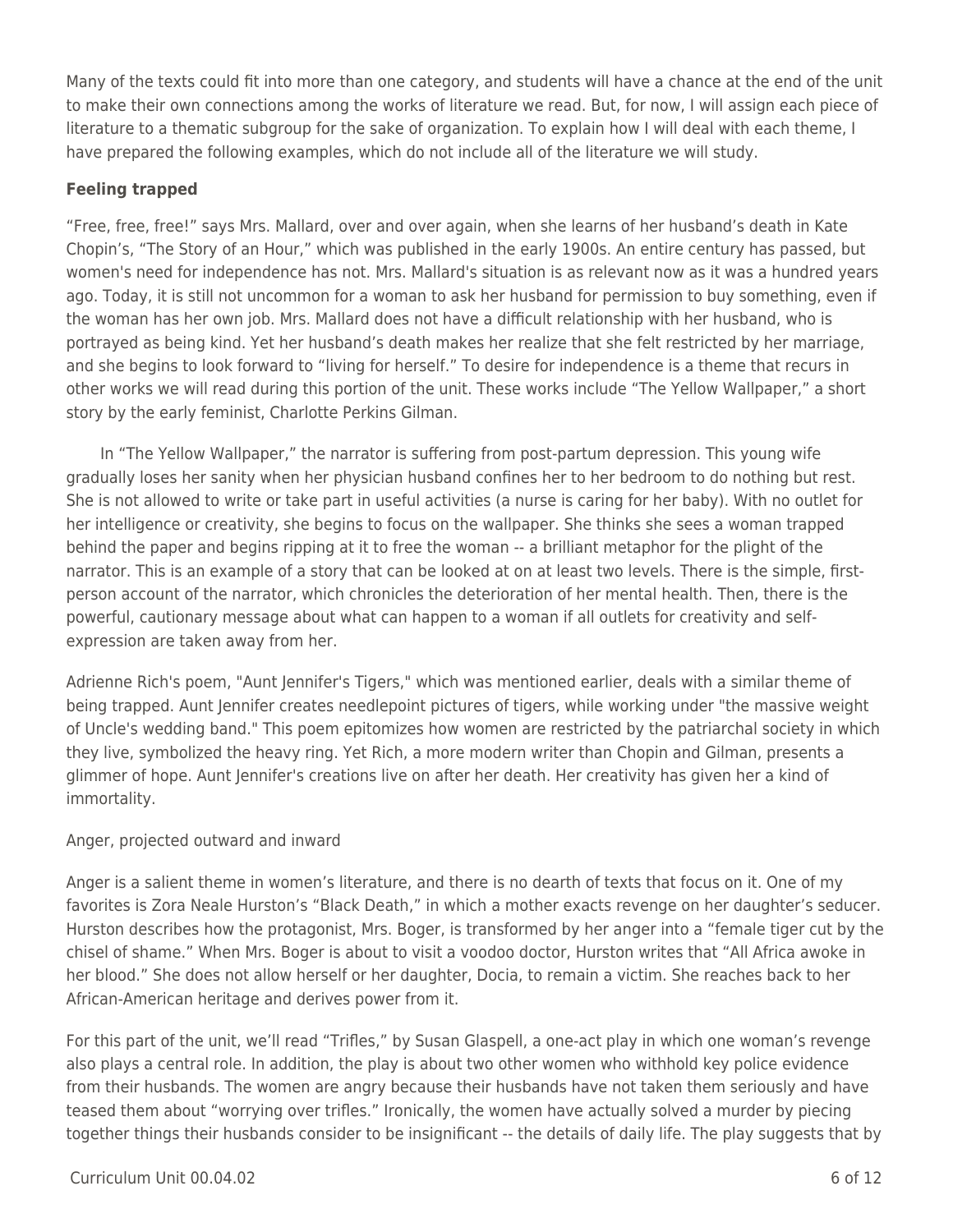withholding the evidence, the women are not only getting back at their husbands, but also protecting their neighbor, who murdered her abusive husband. So, in addition to the theme of anger, there is a message about sisterhood.

"Black Death" and "Trifles" are tales in which the characters' anger is aimed at others, but some of the texts we'll read deal with women's depression and self-hatred, which are caused by anger turned inward. Included in those texts will be at least one Sylvia Plath poem, "Lady Lazarus," which is about the poet's suicide attempts. Tillie Olsen's short story, "I Stand Here Ironing," is another example of anger turned inward. But, in this case, the anger has been transformed into guilt, as a mother feels anguish over not having been able to properly nurture her daughter. Because of Olsen's own experience trying to work, raise children and write, she was concerned that women don't have enough time to incorporate creativity into their lives.

In "I Stand Here Ironing," the narrator -- because of numerous other responsibilities -- neglects the daughter who turns out to be the most gifted and creative of all her children. I believe the daughter symbolizes the mother's (and all women's) creativity. In describing her daughter, the narrator laments that her gift "has as often eddied inside, clogged and clotted, as been used and growing." This statement could apply to the mother's situation, too, since she is not engaged in creative activity, but rather is standing and ironing, a taxing and mundane chore that is often done by women for others in their family.

## **The quest for identity, power and a voice**

Another significant theme in the literature of women's dissent is the lack of power and identity that many women experience, as well as a woman's need to be heard. Some of the texts we will read address these themes with eloquence and authority. For example, in her poem, "A Work of Artifice," Marge Piercy compares women to bonsai trees, which are pruned to stay tiny. Like the girls Pipher talks about in Saving Ophelia, their growth is truncated. Although Piercy isn't Asian, this poem uses Eastern images and metaphors, such as the bonsai tree and foot binding. It is therefore a perfect introduction to our reading and discussion of "No Name Woman," the first chapter of Maxine Hong Kingston's novel, The Woman Warrior.

Like "A Work of Artifice," "No Name Woman" deals with themes of powerlessness and loss of identity. The narrator of Woman Warrior recounts the story of her aunt in China, who as a young woman drowned herself and her baby in the family well. She had given birth to an illegitimate child and had become an outcast and scapegoat, both in the eyes of her family and the entire village. As a result, she was stripped of her lineage and identity. She was told by her family that they wish she had never been born, and her name was never again spoken, even after her death. She had no power, except to take her own life and that of her baby. The narrator of Woman Warrior notes that in the old China women did not have free will and that "some man had commanded her [the aunt] to lie with him and be his secret evil."

Another work that addresses this theme is Kate Chopin's short story, "Desiree's Baby," in which a foundling's unclear ancestry and lack of racial pedigree comes back to haunt her as a grown woman and ultimately leads to her undoing. As is the case with the No Name Woman in The Woman Warrior, it is only Desiree's connection to her adoptive family and, later, to her husband, which gives her an identity. When she loses this connection, she loses her life.

### **How we will work as a class**

No matter which class I am teaching, I take the approach that my students and I are a community of learners. So, my plan for this unit is to avoid giving lectures and to take students through carefully guided, student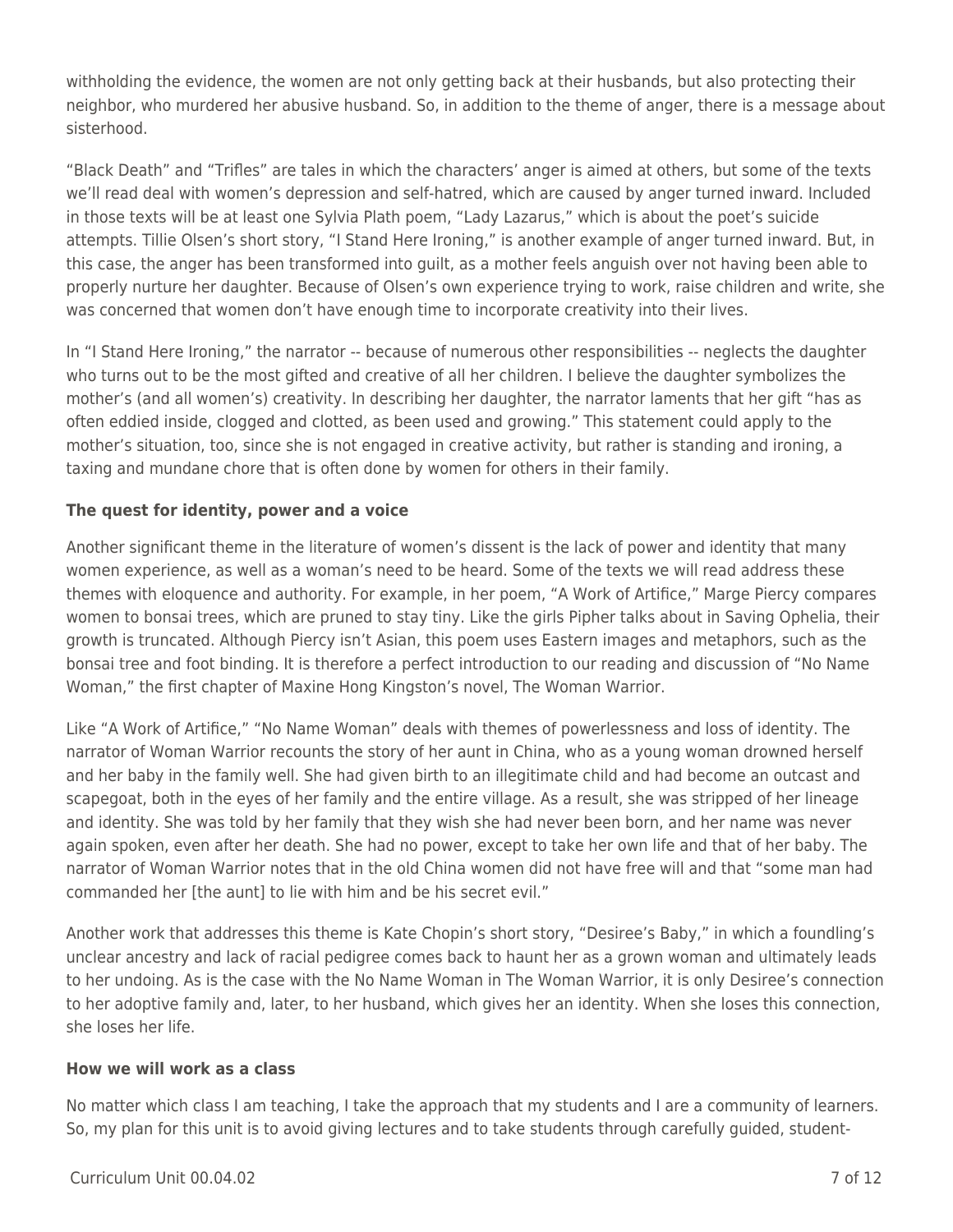centered explorations of the literature. These will include close readings and interpretations of the texts, whole-class and small-group discussions, and the writing and sharing of reader responses. Our main underlying activity will be to analyze texts for their deeper meaning.

After we have thoroughly read, discussed and written about each of the three subgroups of literature, we will take a more global approach and examine how all of the texts we've read fit under the rubric of dissent. We will compare and contrast texts, both within the subgroups and in the literature as a whole. Students will discuss and write about which texts they related to and what made them connect with them. Students also will write about which texts they think are most thematically alike, setting aside my previous categorizing of the literature. This assignment will enable students to make their own connections among texts from the entire unit, which will encourage analytical thinking. And, another topic for writing and discussion will be for students to decide which stories they consider to be good literature. This, of course, is an important CAPT question, which cannot be neglected.

Students will work individually and cooperatively in small groups. The culminating assignment will be to write a five- to seven-page paper about one of the authors whose work we studied. The paper will contain information about the writer and her life. It also will include an analysis of which message or messages of dissent the writer puts forth, as well as what remedies, if any, her work suggests or implies. Students will be asked to tie in the details of the author's life with the issues the author writes about, if a connection can be made. Students will share their papers with the class, and we will discuss them as a way of providing closure and cementing the knowledge students have gained.

# **Lesson Plan One**

Objective: Students will be able to identify women's strengths and write autobiographically about a strong woman in their lives.

Initiation: Teacher and class will put together a list of what they think are women's strengths. Then teacher and class will create a list of the character traits that society values.

Class discussion: Topic: Do the women's strengths identified by the class coincide with the traits that society values?

Activity: Using the format of their choice, students will write about a strong woman they have known. In their writing, students will be asked to make connections between the woman they write about and one or more of the women we've read about.

Closure: Students will share what they've written. Class will make further connections between students' writing and the works we've read.

(Will take longer than one, 43 minute class period to complete)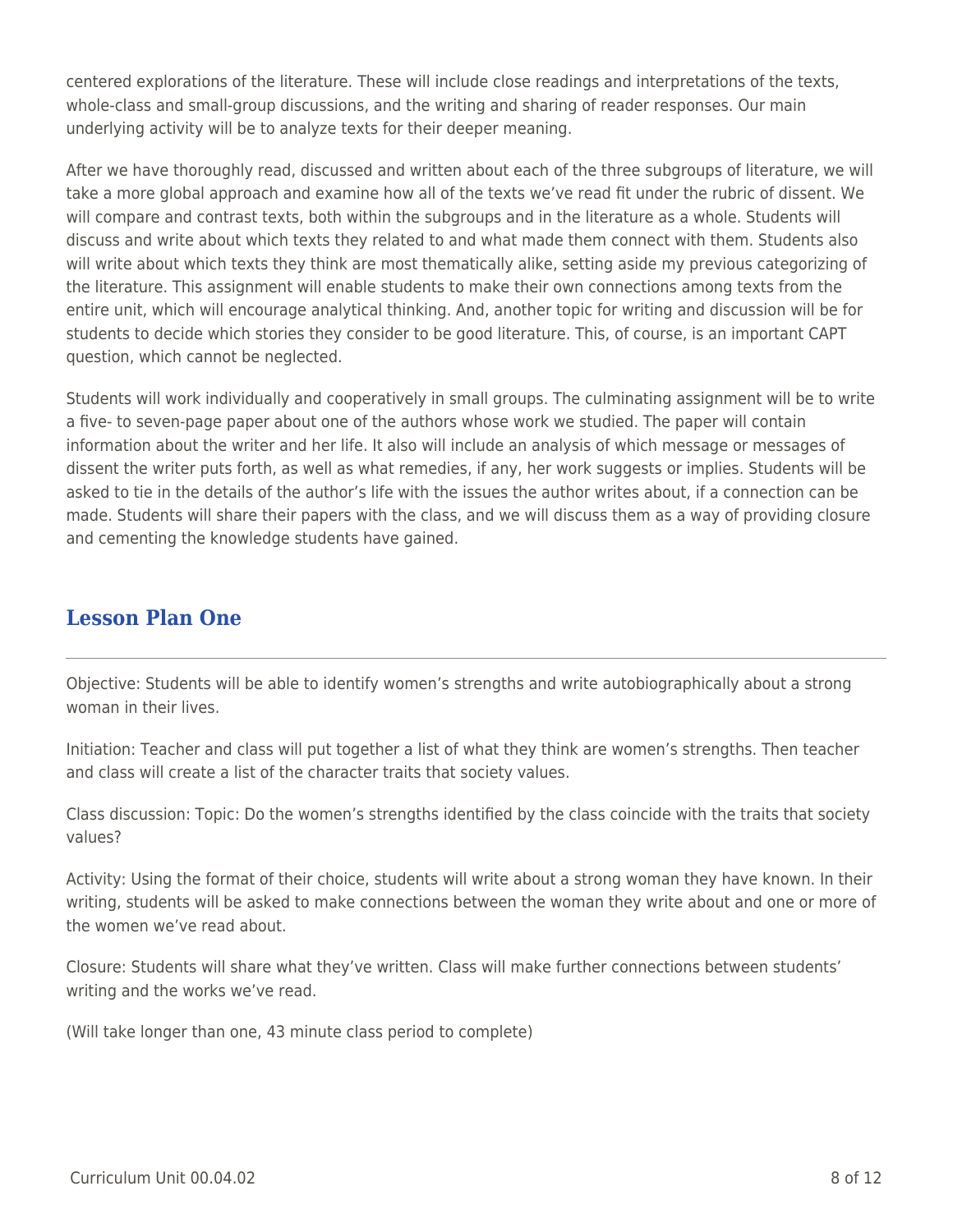## **Lesson Plan Two**

Objective: Students will be able to identify historical issues that occur as themes in the literature we've read.

Initiation: Teacher will present a short overview on the First Wave of feminism (the Suffrage Movement). Teacher also will explain Victorian ideas of womanhood and how they affected women's literature of the time.

Development: Students will break up into groups of three to discuss how the women's history they've just been exposed to is reflected in "The Yellow Wallpaper," "Patterns," "The Story of an Hour," and "Desiree's Baby."

Closure: The small groups will report their findings back to the whole class for discussion.

## **Lesson Plan Three**

Objective: Students will be able to work cooperatively on writing a skit on an issue we have discussed from the women's literature we've read.

Initiation: Teacher and class will brainstorm to make list of women's issues that have come up in our readings and discussions. (For example: freedom, equality, etc.)

Development: Students will break up into groups of four or five to choose an issue and then collaborate on writing a skit that deals with that issue.

Students will rehearse and then perform their skits for the class.

Closure: Whole class will discuss issues presented in skits and how those issues relate to the literature we've read.

Will probably take two class periods.

## **Lesson Plan Four**

Objective: Students will be able to individually research an aspect of women's history and then, as a group, put together a timeline of important events.

Day One

Initiation: Students will pick a topic out of a fishbowl. Teacher will explain to students that they will be responsible for researching that topic on the Internet.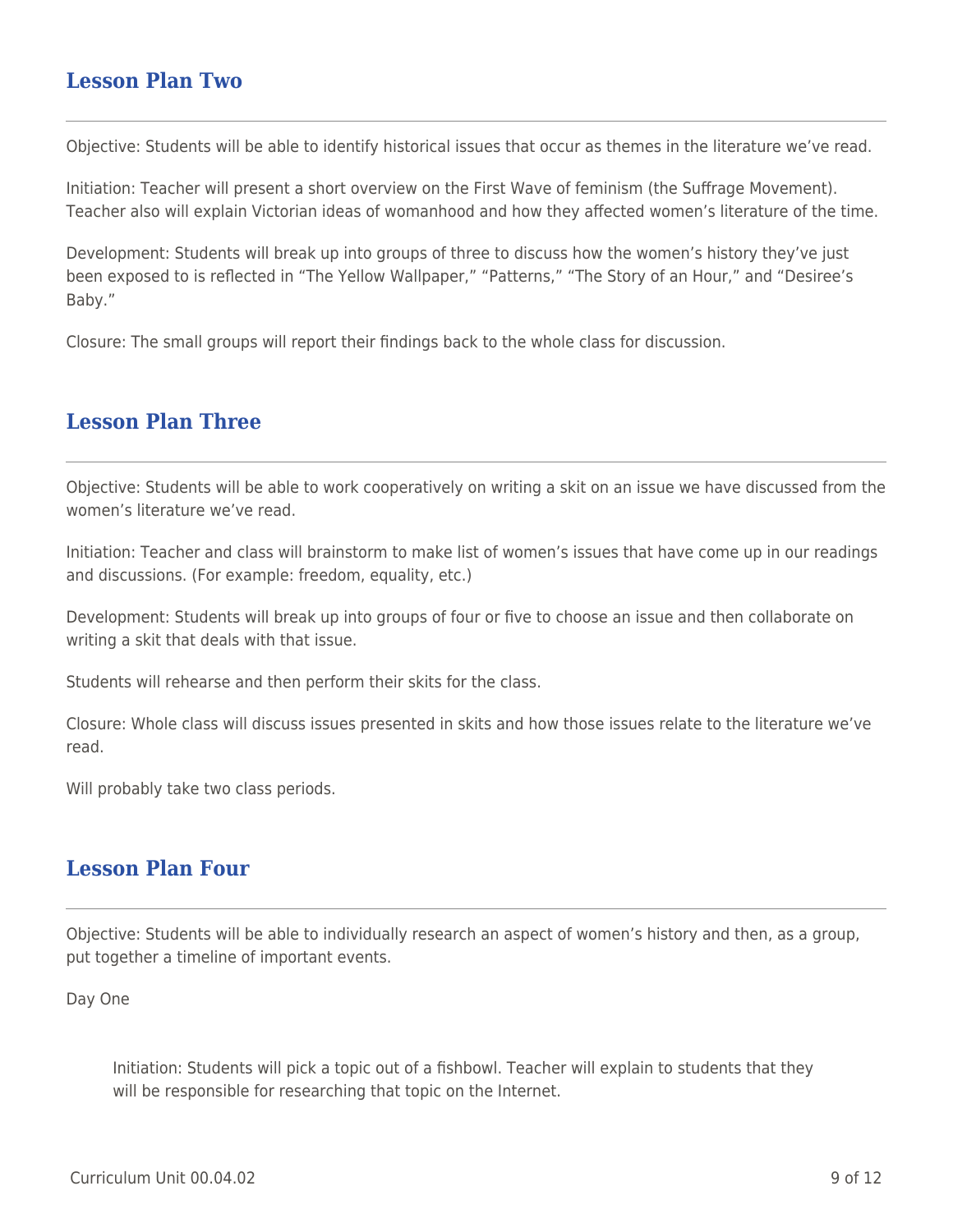Activity: Teacher will take class to library, where students can do research on their topic. Students will print out information to take home with them.

Homework: Student will write about topic, using information gathered on Internet.

Day Two

Closure: With teacher's help, students will use the essays they wrote the night before to put together a timeline of important events in women's history. Teacher will type up and pass out a copy to each student during a future class.

# **Annotated Bibliography**

Berkeley, Kathleen C., The Women's Liberation Movement in America (Greenwood Press, 1999) An overview of the women's movement from the 1960s to the late 1990s. Contains a helpful timeline of important events, dating back to the first women's rights convention in 1848. Also contains a useful glossary of terms. Brumberg, Joan Jacobs, The Body Project: An Intimate History of American Girls (Random House, 1997) Documents the way in which girls have become increasingly preoccupied with their bodies over the past century. Quotes from the diaries of real girls. Cott, Nancy F., editor, History of Women in the United States, Volume 20: Feminist Struggles for Sex Equality (K.G. Saur, 1994) Twenty-four historical articles on women's lives and activities, from the emergence if the women's movement in the mid-1800s to the 1980s. Useful information about women's issues, including those of African-American women. Pipher, Mary, Reviving Ophelia: Saving the Selves of Adolescent Girls (Ballantine Books, 1994) Explains why American girls are becoming increasingly prey to depression, eating disorders, addiction and suicide attempts. Contains case histories of actual teenage girls. Useful for understanding why many schools need a more "girl-friendly" environment. Wolf, Naomi, The Beauty Myth (Anchor Books, 1991) Wolf puts forth the powerful argument that despite the gains made by the women's movement, today's women are oppressed by an obsession with thinness and physical beauty. According to Wolf, the fact that women equate beauty with self-worth prevents women from realizing their true potential.

# **Class Reading List**

#### Short Stories

Chopin, Kate, "The Story of an Hour" from Women & Fiction, ed. Susan Cahill (Penguin Books, 1975) page 3

Chopin, Kate, "Desiree's Baby," from The Story and Its Writer, ed. Ann Charters (Bedford Books, 1995) page 316

Gilman, Charlotte Perkins, "The Yellow Wallpaper," from The Yellow Wallpaper and Other Writings (Bantam Books, 1989) page 1

Hurston, Zora Neale, "Black Death," from The Complete Stories of Zora Neale Hurston (Harper Collins, 1995) page 202

Olsen, Tillie, "I Stand Here Ironing," from The Story and Its Writer, ed. Ann Charters (Bedford Books, 1995) page 1091

Longer Fiction

Cisneros, Sandra, The House on Mango Street (Vintage Books, 1991)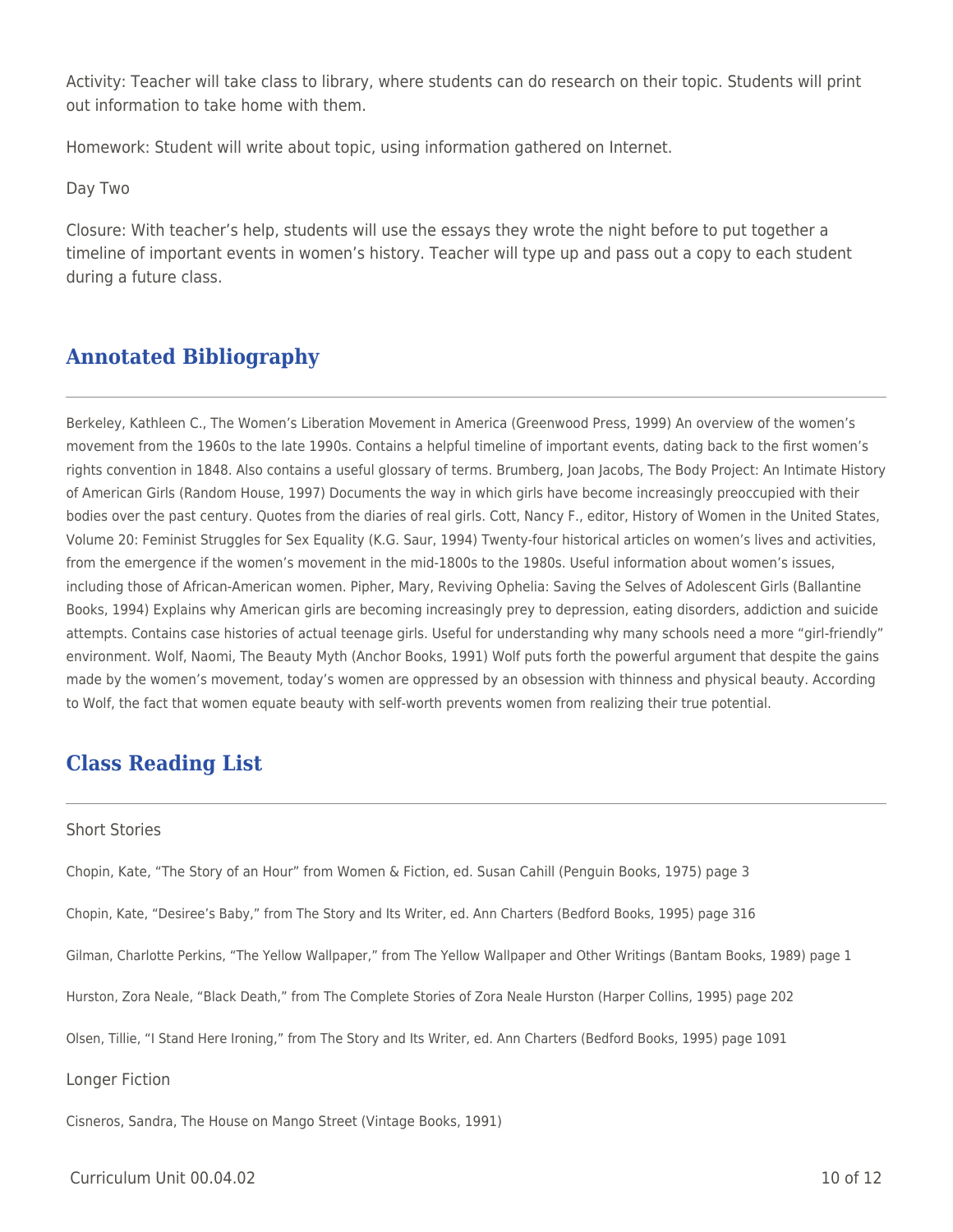Kingston, Maxine Hong, The Woman Warrior, Chapter I (Vintage Books, 1977)

#### Plays

Glaspell, Susan, "Trifles" from Fifteen American One Act Plays, ed. Paul Kozelka (Pocket Books, 1961) page 182 Poetry Jong, Erica, "Alcestis on the Poetry Circuit," from Becoming Light (Harper Collins, 1991) page 149 Lowell, Amy, "Patterns," from Americans' Favorite Poems, ed. Robert Pinsky (W.W. Norton & Company, 2000) page 173 Piercy, Marge, "A Work of Artifice," from Circles on the Water (Arthur A. Knopf, 1999) page 75 Plath, Sylvia, "Lady Lazarus," from The Collected Poems of Sylvia Plath, ed. Ted Hughes (Harper & Row, 1981) page 198 Rich, Adrienne, "Aunt Jennifer's Tigers" from Adrienne Rich's Poetry & Prose (Norton & Company, 1993) page 4 Walker, Alice, "Expect Nothing," from The American Poetry Anthology, ed. Daniel Halpern (Avon Books, 1975) page 450

#### **Endnotes**

Susan Glaspell, "Trifles," from Fifteen American One Act Plays, ed. Paul

Kozelka (Pocket Books, 1961) page 182

Adrienne Rich, "Aunt Jennifer's Tigers," from Adrienne Rich's Poetry & Prose (Norton & Company, Inc., 1993) page 4

Mary Pipher, Saving Ophelia, (Ballantine Books, 1994) page 12

Alice Walker, "Expect Nothing," from The American Poetry Anthology, ed. Daniel Halpern (Avon Books, 1975) page 450

Nancy Cott, History of Women in the United States, Volume 20, (K.G. Saur, 1994)

Kathleen C. Berkeley, The Women's Liberation Movement in America (Greenwood Press, 1999)

Joan Jacobs Brumberg, The Body Project, An Intimate History of American Girls (Random House, 1997)

Charlotte Perkins Gilman, "The Yellow Wallpaper," from The Yellow Wallpaper and Other Writings, (Bantam Books, 1989) page 1

Kate Chopin, "The Story of an Hour," from Women & Fiction, ed. Susan Cahill (Penguin Books, 1975) page 3

Ibid. page 4

Charlotte Perkins Gilman, "The Yellow Wallpaper," from The Yellow Wallpaper and Other Writings (Bantam Books, 1989) page 1 Adrienne Rich, "Aunt Jennifer's Tigers," from Adrienne Rich's Poetry & Prose (Norton & Company, Inc., 1993) page 4 Zora Neale Hurston, "Black Death," from The Complete Stories Of Zora Neale Hurston (Harper Collins, 1995) page 202 Ibid. pages 205-206

Curriculum Unit 00.04.02 11 of 12